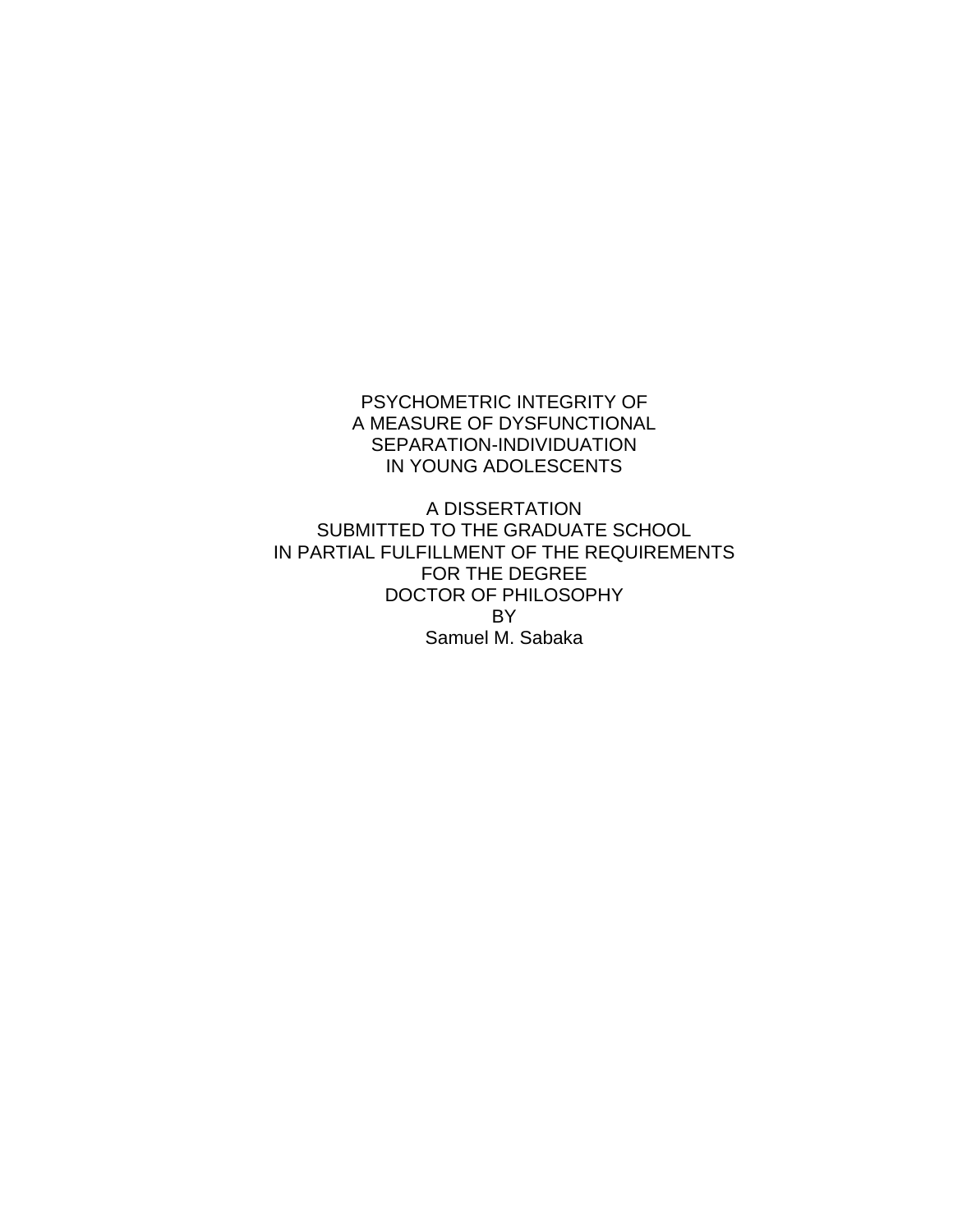### PSYCHOMETRIC INTEGRITY OF A MEASURE OF DYSFUNCTIONAL SEPARATION-INDIVIDUATION IN YOUNG ADOLESCENTS

#### A DISSERTATION SUBMITTED TO THE GRADUATE SCHOOL IN PARTIAL FULFILLMENT OF THE REQUIREMENTS FOR THE DEGREE DOCTOR OF PHILOSOPHY BY Samuel M. Sabaka

APPROVED BY:

| <b>Committee Chairperson</b> | Date                         |
|------------------------------|------------------------------|
| <b>Committee Member</b>      | Date                         |
| <b>Committee Member</b>      | Date                         |
| <b>Committee Member</b>      | Date                         |
| Dean of Graduate School      | Date                         |
|                              | <b>Ball State University</b> |
|                              | Muncie, Indiana              |

April 2009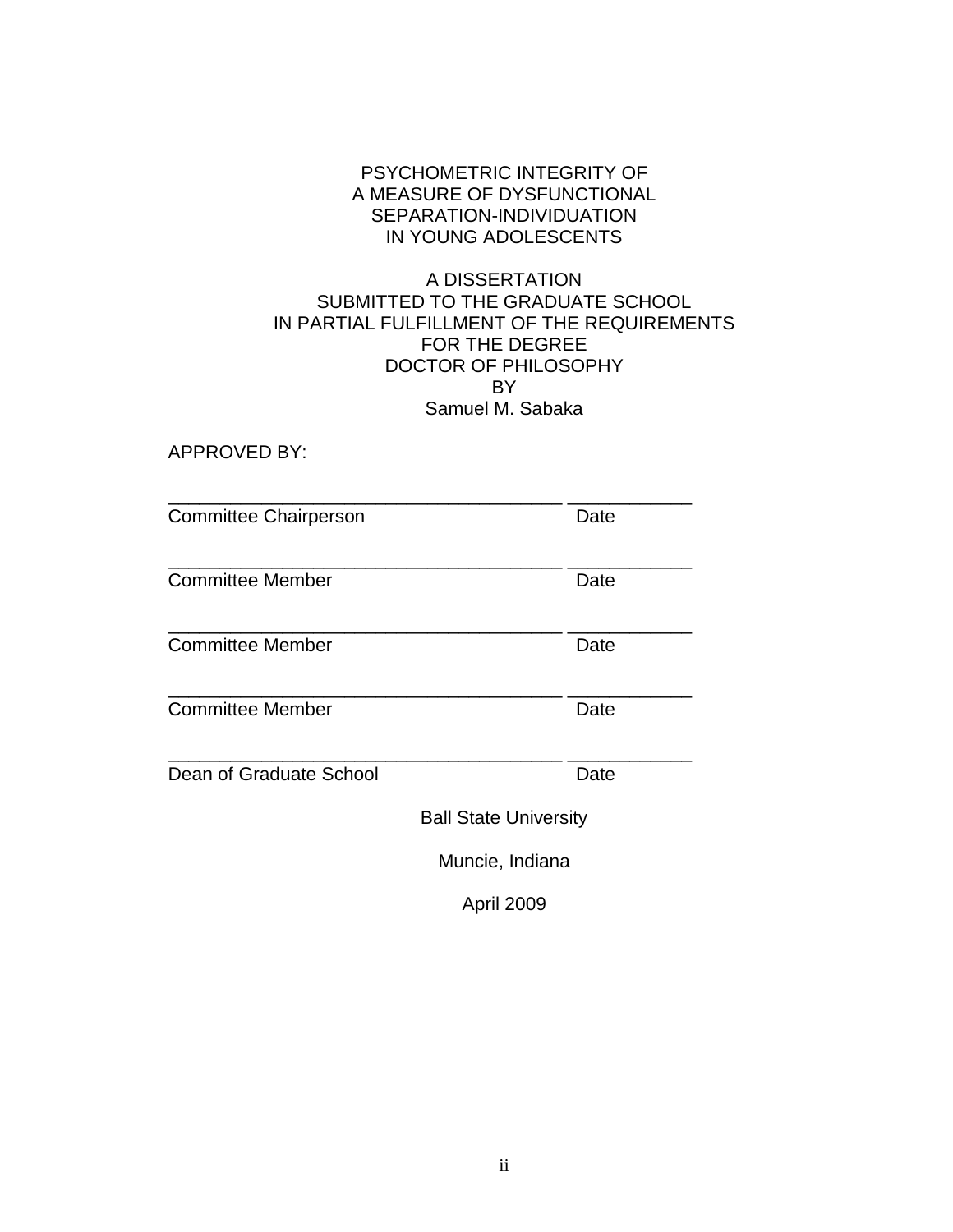# TABLE OF CONTENTS

|                 | <b>LIST OF TABLES</b>                              | $\mathbf{V}$   |
|-----------------|----------------------------------------------------|----------------|
|                 | <b>ACKNOWLEDGMENTS</b>                             | vi             |
| <b>ABSTRACT</b> |                                                    | vii            |
| I.              | <b>CHAPTER I - INTRODUCTION</b>                    | $\mathbf{1}$   |
|                 | Background                                         | 2              |
|                 | Purpose of Proposed Research Project               | $\overline{7}$ |
|                 | Significance of the Problem                        | 8              |
|                 | Assumptions                                        | 9              |
|                 | Limitations                                        | 9              |
|                 | Summary                                            | 9              |
| II.             | <b>CHAPTER II - REVIEW OF THE LITERATURE</b>       | 11             |
|                 | Theoretical Approaches to Separation-Individuation | 11             |
|                 | Separation-Individuation in Infancy                | 12             |
|                 | Separation-Individuation in Adolescence            | 14             |
|                 | <b>Blos</b>                                        | 15             |
|                 | Josselson                                          | 19             |
|                 | <b>Family Systems</b>                              | 25             |
|                 | <b>Related Constructs</b>                          | 26             |
|                 | Attachment                                         | 27             |
|                 | Detachment                                         | 31             |
|                 | <b>Summary of Theoretical Approaches</b>           | 31             |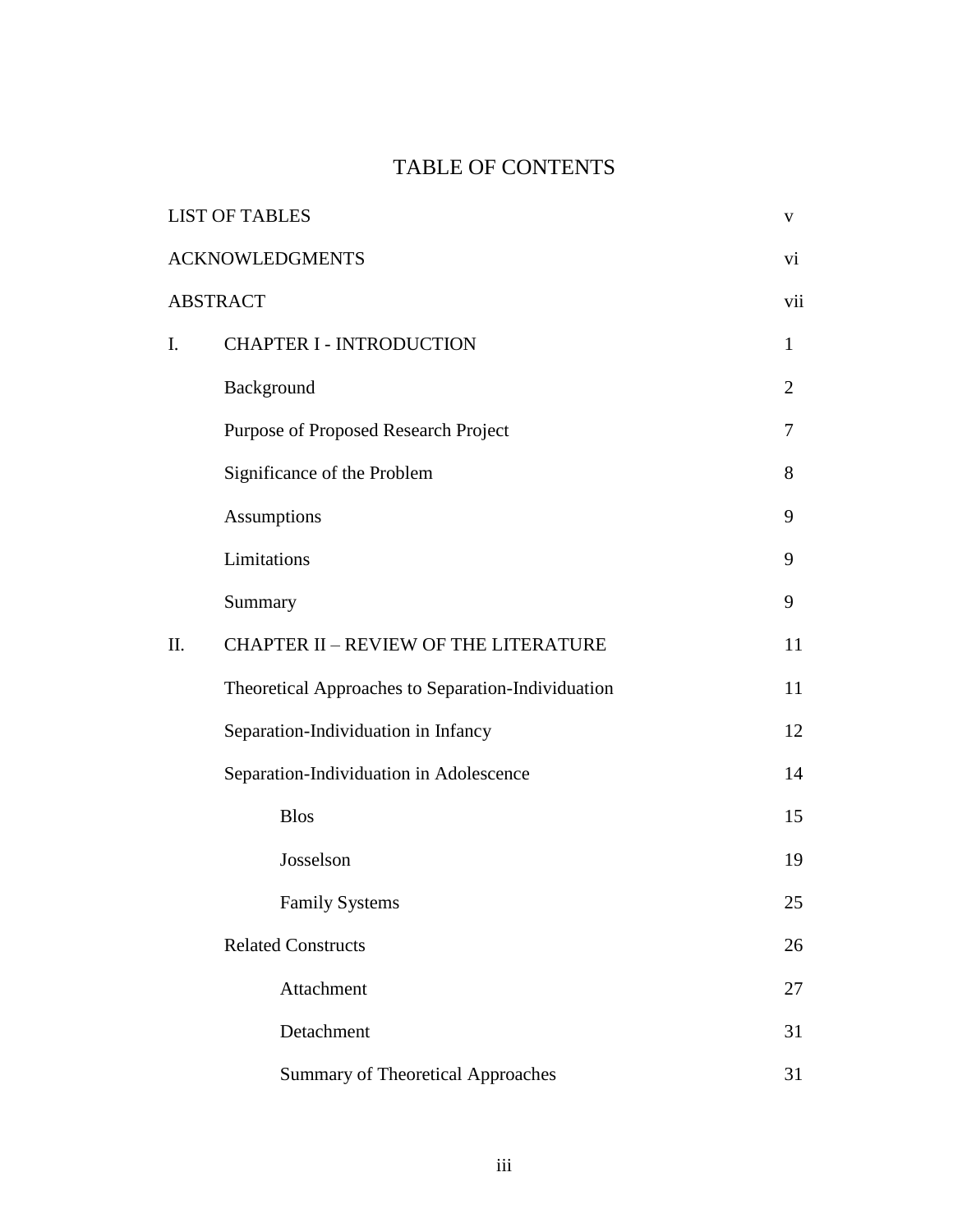|     | Measures of Separation-Individuation                | 32 |
|-----|-----------------------------------------------------|----|
|     | <b>Separation Anxiety Test</b>                      | 32 |
|     | Psychological Separation Inventory                  | 34 |
|     | Separation-Individuation Test of Adolescence        | 37 |
|     | <b>Dysfunctional Separation-Individuation Scale</b> | 41 |
| Ш.  | <b>CHAPTER III - METHODOLOGY</b>                    | 47 |
|     | Purpose                                             | 47 |
|     | Participants                                        | 48 |
|     | Measures                                            | 49 |
|     | <b>Dysfunctional Separation-Individuation Scale</b> | 50 |
|     | Separation-Individuation Test of Adolescence        | 52 |
|     | Self-Image Questionnaire for Young Adolescents      | 54 |
|     | <b>Reynolds Adolescent Depression Scale</b>         | 55 |
|     | <b>Research Design</b>                              | 56 |
|     | <b>Description of Procedures</b>                    | 57 |
| IV. | <b>CHAPTER IV - RESULTS</b>                         | 59 |
|     | Plan of Analysis                                    | 59 |
|     | <b>Internal Consistency and Factor Structure</b>    | 59 |
|     | Convergent and Discriminant Validity                | 61 |
|     | <b>Concurrent Validity</b>                          | 62 |
|     | <b>Tests-of-Means</b>                               | 63 |
| V.  | <b>CHAPTER V - DISCUSSION</b>                       | 68 |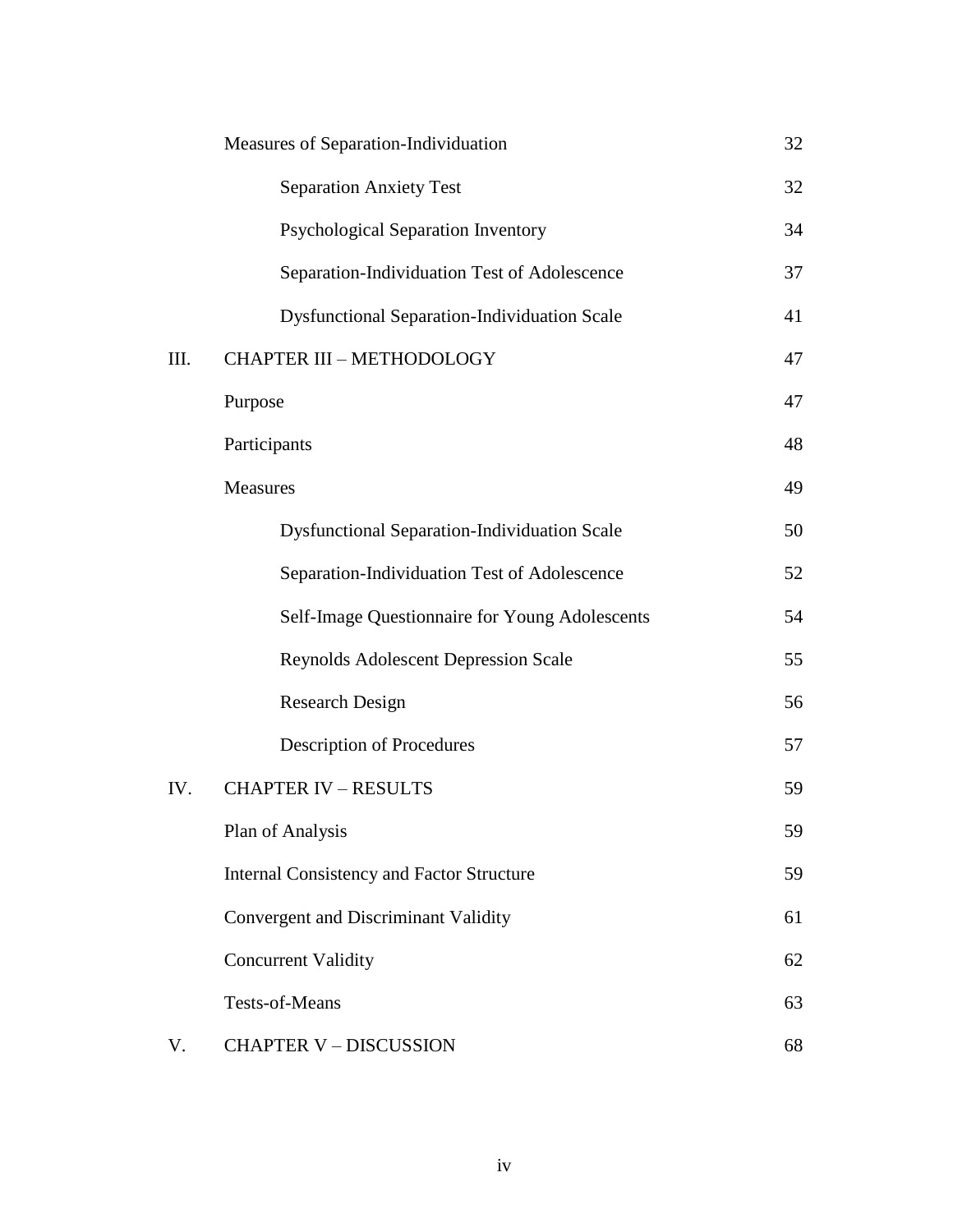| <b>Summary of Findings</b>                          | 69 |
|-----------------------------------------------------|----|
| Discussion of Validity Indices                      | 70 |
| Discussion of Tests-of-Means                        | 71 |
| Implications                                        | 71 |
| <b>Recommendations for Future Research</b>          | 72 |
| Conclusion                                          | 73 |
| <b>REFERENCES</b>                                   | 73 |
| <b>APPENDICES</b>                                   |    |
| <b>Dysfunctional Separation-Individuation Scale</b> | 87 |
| <b>Parent Permission Form</b>                       | 88 |
| Survey Introduction/Subject Flyer                   | 89 |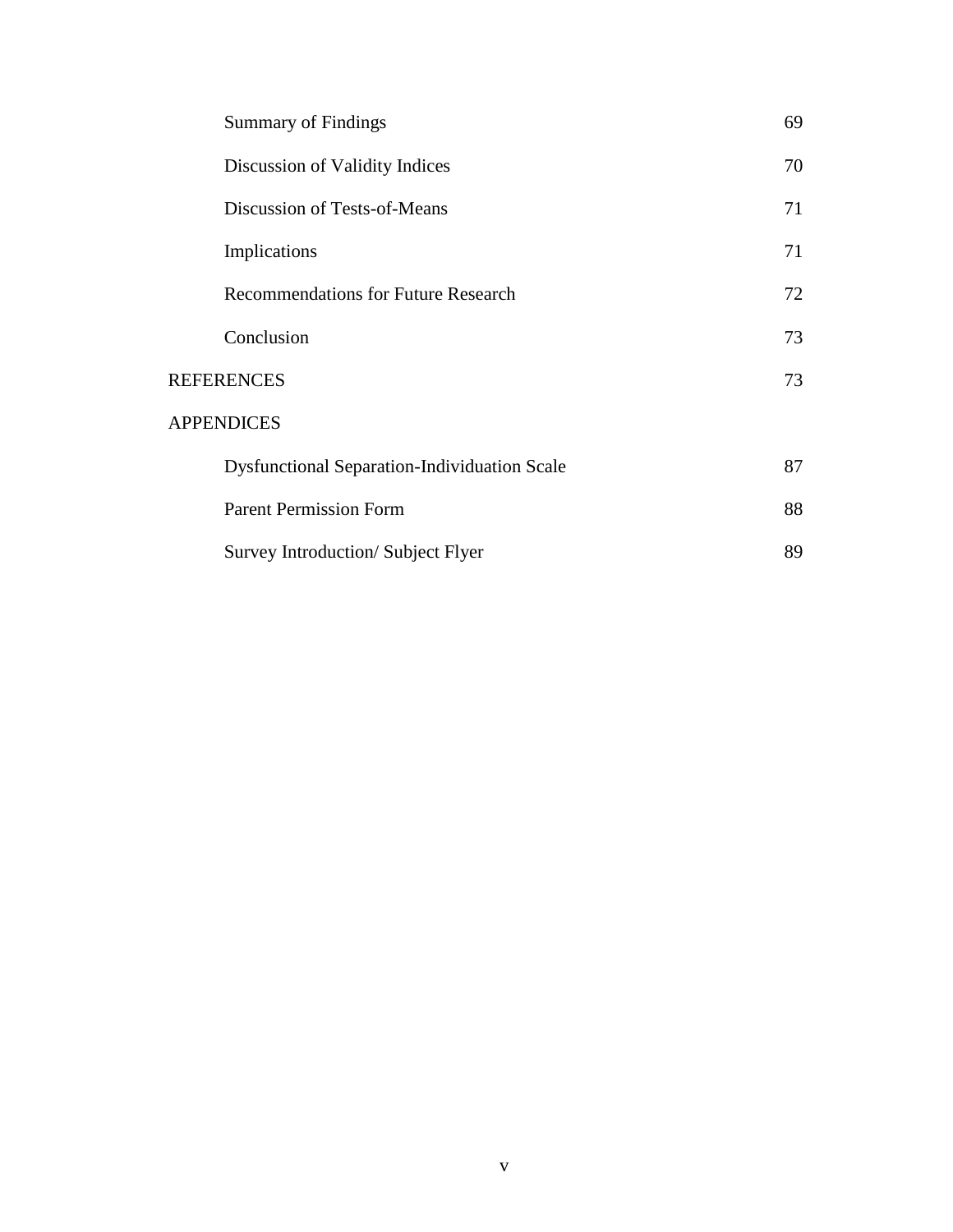## LIST OF TABLES

| 1. | Dysfunctional Separation-Individuation Scale (DSIS) Item-Total<br><b>Statistics</b>                                                                                                          | 59 |
|----|----------------------------------------------------------------------------------------------------------------------------------------------------------------------------------------------|----|
| 2. | Correlations of Dysfunctional Separation-Individuation Scale (DSIS)<br>and Separation-Individuation Test of Adolescence Subscales (SITA)                                                     | 61 |
| 3. | Correlations of Dysfunctional Separation-Individuation Scale (DSIS),<br>Reynolds Adolescent Depression Scale (RADS), and Self-Image<br>Questionnaire for Young Adolescents (SIQYA) Subscales | 62 |
| 4. | School Level and Gender means and standard deviation for Dysfunctional<br>Separation-Individuation Scale (DSIS)                                                                              | 63 |
| 5. | Separation-Individuation Test of Adolescence Subscales (SITA)<br>Multivariate Analysis                                                                                                       | 63 |
| 6. | School Level and Gender means and standard deviations for Separation-<br>Individuation Test of Adolescence Subscales (SITA) subscales                                                        | 64 |
| 7. | Self-Image Questionnaire for Young Adolescents (SIQYA) Multivariate<br>Analysis                                                                                                              | 65 |
| 8. | Grade and Gender means and standard deviations for Self-Image<br>Questionnaire for Young Adolescents (SIQYA) subscales                                                                       | 65 |
| 9. | Grade and Gender means and standard deviations for Reynolds Adolescent<br>Depression Scale (RADS)                                                                                            | 66 |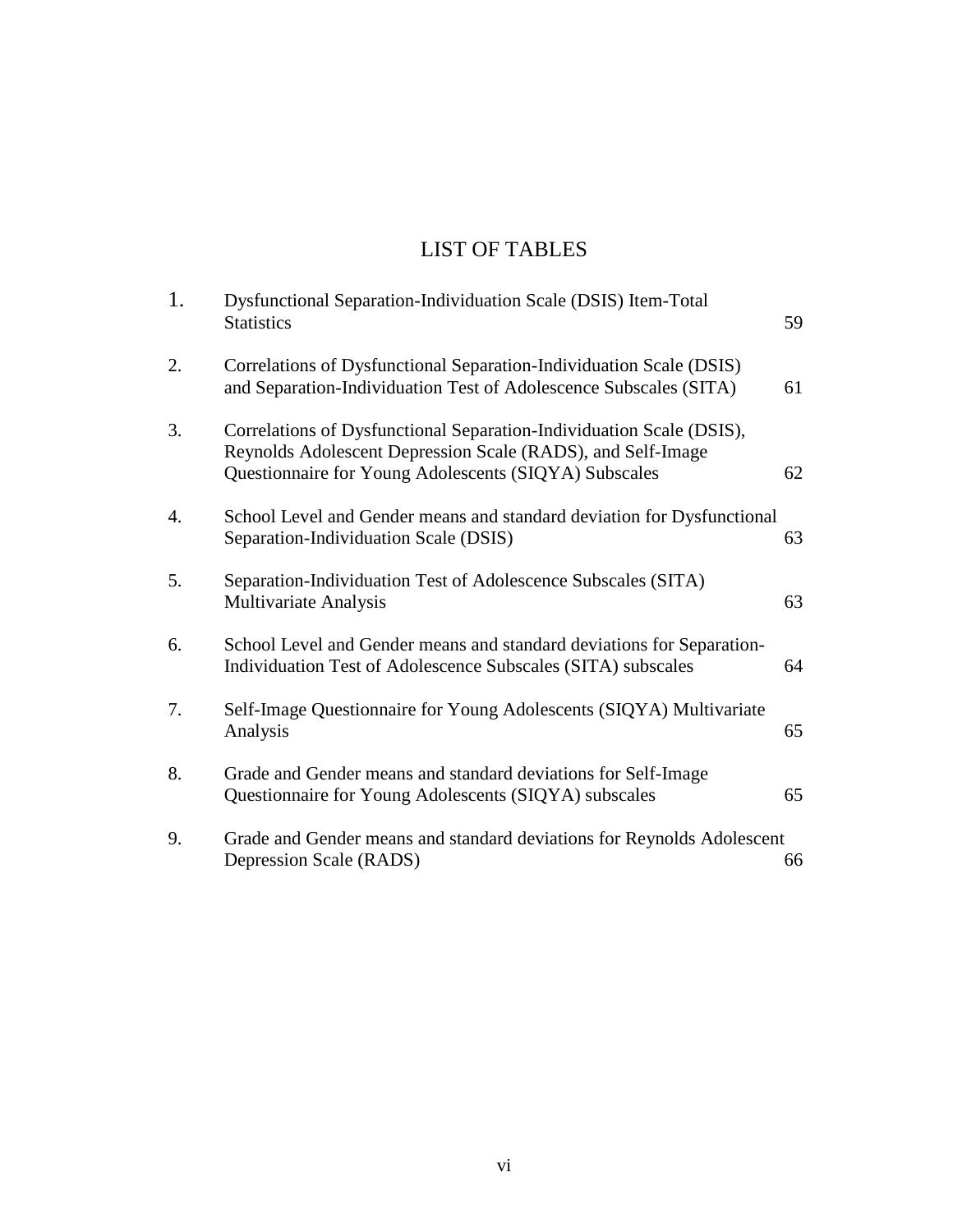### ACKNOWLEDGMENTS

There are a great number of people to whom I am indebted, as this project would not have come to fruition were it not for their support. First, I would like to thank the school administrators and faculty at the Paulding County School District for allowing me access and encouraging their students to participate. I would like to thank my brother for helping me keep my sense of humor about this often humorless endeavor. Thanks to my parents for showing me the value of hard work and a good education, and for guiding me through my own adolescent separation-individuation process with love and understanding.

Thanks to my Dissertation Committee, who readily shared their knowledge and experience, and were always patient and understanding. Especially, I would like to thank Dr. Dan Lapsley, whose guidance and friendship made this project possible at all. And finally to my wife Stacy and son Sam who were my source of inspiration and my motivation through many long hours.